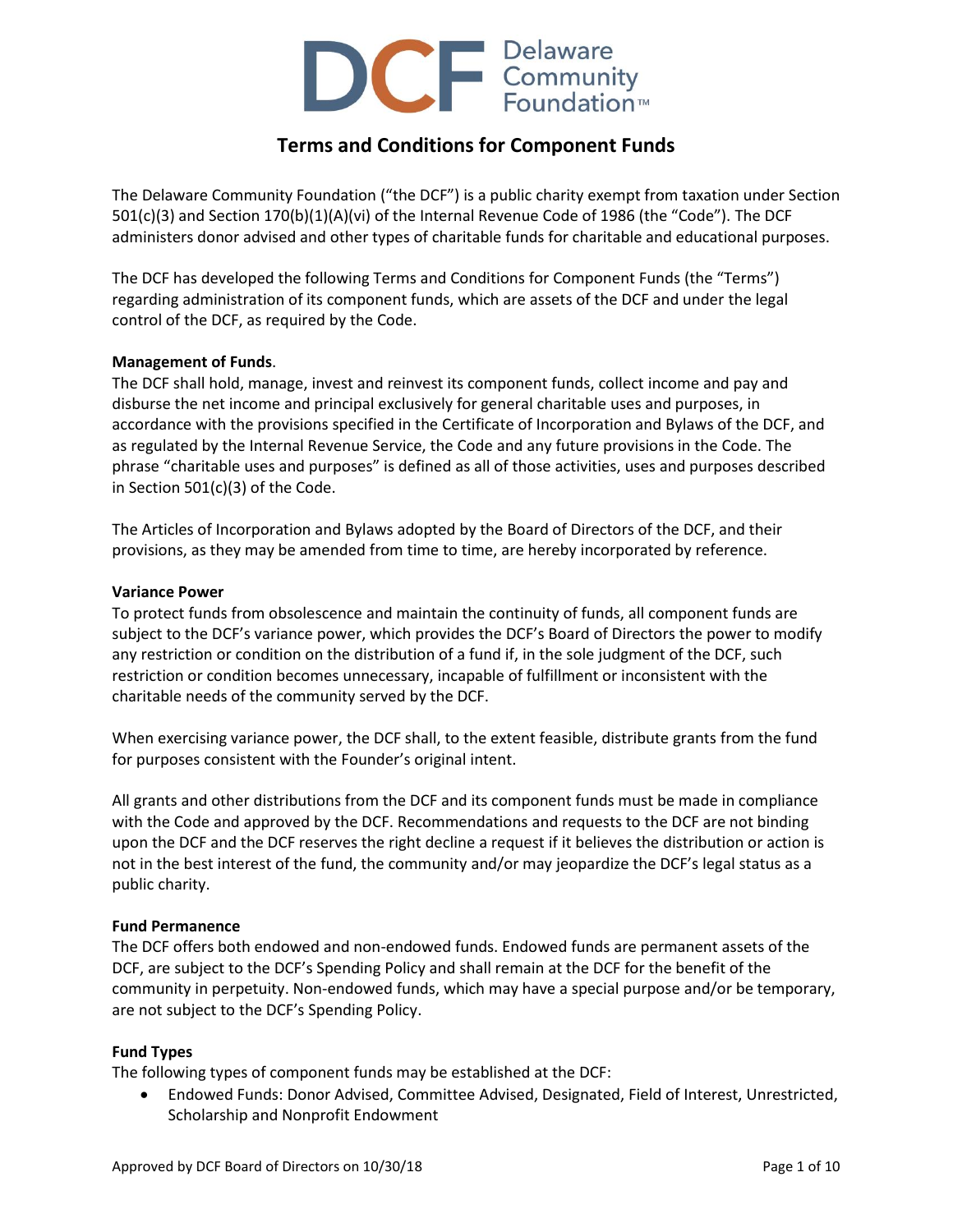Non-endowed: Donor Advised, Committee Advised, Designated, Scholarship, Nonprofit Reserve, Pass-through, Memorial, Bridge and Fiscal Sponsorship.

## **Naming of Fund**

The Founder of a fund may select the name for the fund. Fund names should not include "Foundation" unless it appears in the founding organization's legal name. The DCF may not approve a fund name if it finds it objectionable.

## **General Advisory Privileges**

The Founder of a fund may retain certain ongoing privileges with respect to that fund. For a fund established by one or more individuals, the Founder(s) is/are the signer(s) of the agreement and typically the primary donor(s) to the fund. For funds established by nonprofits or other organizations, the designee(s) of the founding organization's leadership, named by position or title, who sign the agreement on behalf of the organization may be treated as the Founder

The Founder may retain the following ongoing privileges :

- Distributions The Founder of a Donor Advised, Pass-through, Nonprofit or Fiscal Sponsorship fund may recommend permissible distributions from the fund (see Making Grants and Other Distributions), as provided for the fund type. The Founder or Founding Organization may also recommend other individuals be given this same privilege (each a "Grant Advisor")
- Fund Statements and Information The Founder or Grant Advisor of any fund may discuss the fund established with the DCF and view the financial activity of that fund (see Fund Reporting). The Founder may recommend other individuals be permitted to discuss or view fund activity or receive statements (each an "Associate").
- Investment Allocation The Founder or Founding Organization of a Donor Advised, Designated, Committee Advised or Nonprofit fund may recommend changes to the pool(s) in which the fund is invested (see Investment of Fund Assets).
- Additional privileges The Founder may retain additional privileges otherwise described in these Terms.

All advice, requests and recommendations to the DCF must be made in writing in accordance with the procedures of the DCF, or electronically as instructed by the DCF.

At any time, an individual may cede all advisory privileges regarding the fund to the DCF. The DCF reserves the right to terminate advisory privileges if it determines the individual is unable or unwilling to act in that capacity.

### **Successor Advisors**

The Founder of a Donor Advised fund may name or change the Successor Advisor(s) for the fund at the time the fund is established or at a future date. Upon receipt of sufficient documentation of the death, incapacitation or resignation of the Founder (or last Founder, if more than one), the Successor(s) becomes "active" and may assume the same advisory privileges held by the Founder, except the privilege to alter the fund's existing final Succession Plan or the Founder's intent for the fund. The Founder may expressly limit the number of generations of successors or prohibit the future assignment of additional generations of successors.

If at any point, more than two individuals in a generation are named as Successor Advisors, the DCF may require a single spokesperson be selected by the Founder or the members of the generation. This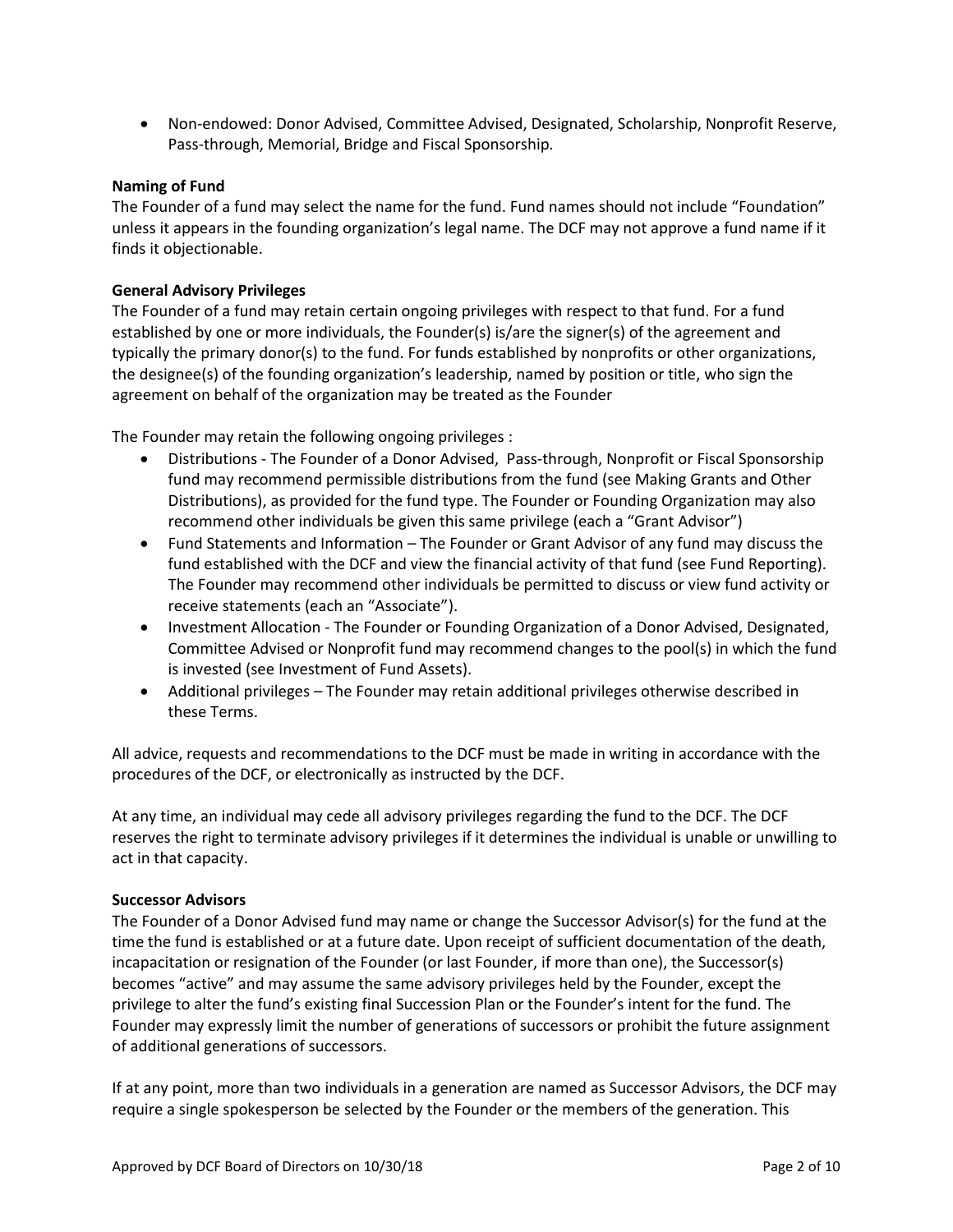person shall be identified by the DCF as the Grant Advisor to interact with the DCF on behalf of the other members of the generation.

When the Founder of a Donor Advised Fund desires to name multiple Successor Advsiors who have different charitable priorities, the DCF may allow the Founder to request the balance in the original Fund be divided upon their death, with a single Successor Advisor named to each newly created successor fund, if each successor fund balance would meet the current minimum to establish a Donor Advised Fund.

All successor assignments, including documentation of the spokesperson, must be made in writing and be approved by the DCF.

## **Multiple Grant Advisors**

When more than one individual is named as the Founder and/or Grant Advisor for a fund, the DCF shall accept instruction independently from any of these parties, unless a requirement for unanimous or majority consent has been required in writing. The DCF may limit the number or individuals with advisory privileges.

### **Divorce and Separation**

When two individuals who are co-Founders or the only current Grant Advisors for a fund become legally separated or initiate legal proceedings for divorce, the DCF may, upon receipt of notice of such action, take one or more of the following steps:

- Suspend processing any grant recommendations unless approved by both parties
- Suspend processing any grant recommendations until both parties have agreed in writing to a procedure for recommending grants.
- Bifurcate the fund into two equal successor funds, with one individual named to each, provided each successor fund meets the current minimum to establish a fund.

### **Selection Committees for Funds**

All committees formed for the selection of grants or scholarships must be appointed by the DCF. The Founder of a Scholarship, Field of Interest or Committee Advised fund may recommend a selection committee for the fund, other than an existing DCF committee, by identifying the members by name or by position or role within an organization. The DCF may appoint the recommended committee and may continue to appoint a committee with a composition consistent with the Founder's original recommendation.

Any desired changes to the recommended committee must be submitted by the Founder or current committee chairperson to the DCF for review and approval. The Founder or committee chair shall provide the DCF with the committee membership list annually or when requested. At no time may the Founder or any related parties have majority control of the committee.

The chair of the selection committee shall be the individual authorized to communicate the committee selections to the DCF.

### **Succession Planning**

The Founder, where permitted and agreed to by the DCF, may request a specific succession plan be put in place, to be implemented when all advisory privileges regarding the fund have terminated. The Founder, while still an active advisor, may request to change an existing succession plan for the Fund.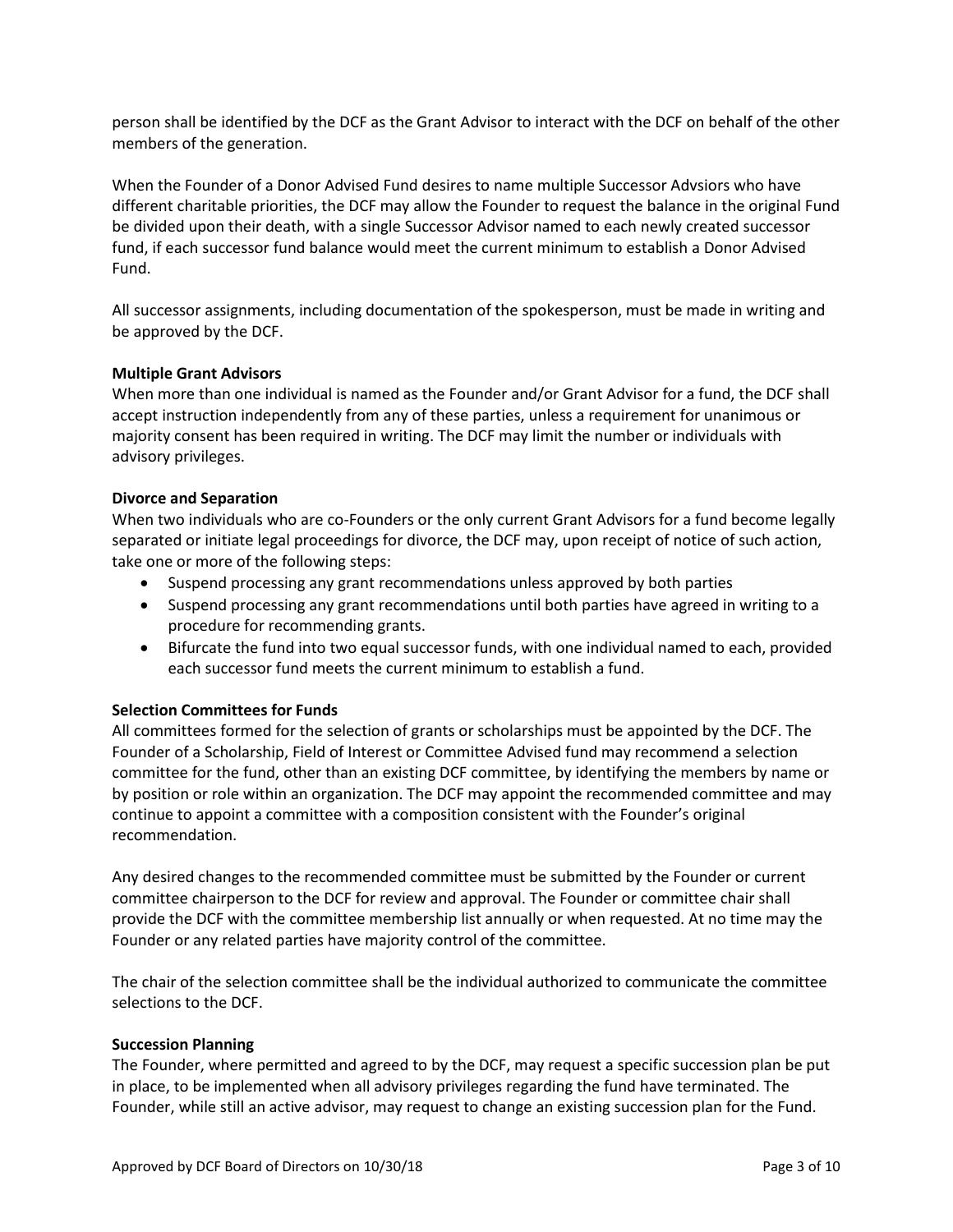Possible plans include granting the remaining balance to the Delaware Forever Fund, becoming an unrestricted named fund within the Delaware Forever Fund, converting to a Designated Fund, or converting to a Field of Interest Fund.

If an advised Fund has no succession plan on file when all advisory privileges have terminated, the DCF shall determine the succession plan. If the balance is less than the current minimum to establish that fund type, it may be added to the Delaware Forever Fund or granted out to organizations consistent with the Fund's intent. If the balance meets the minimum, the Fund may be maintained as an endowed legacy of the Founder to support the DCF's activities or discretionary grants, supplement grants from the Delaware Forever Fund and/or make grants consistent with original intent or grantmaking history of the Fund.

# **Annual Distribution**

The DCF Board of Directors utilizes a Spending Policy to determine the Annual Distribution Amount (the "Annual Distribution") for endowed funds. The Annual Distribution is the dollar amount available for distribution in the current fiscal year from an endowed fund and is intended to maintain the fund's strength over time. The DCF's Spending Policy is subject to modification and may be increased or decreased at the sole discretion of the DCF's Board of Directors.

For Nonprofit Endowment Funds only, the Annual Distribution is cumulative, beginning in 2019. The unspent portion of the Annual Distribution in a given fiscal year shall be carried into the next fiscal year.

The entire balance in non-endowed funds is available for distribution.

# **Making Grants**

Grants, including awards from Scholarship Funds, must meet the following guidelines:

- Grants must be for charitable, scientific or educational objectives, subject to the purpose and intent of the DCF, applicable law and Internal Revenue Service regulation.
- Grants must be a minimum of \$250 per recipient organization per grant.
- Recommendations from advised funds must be submitted to the DCF via the online portal or on a signed Grant Recommendation Form; committee selections must be submitted in writing as required by the DCF with any requested documentation.
- For endowed funds, grants may not exceed the Annual Distribution available for the fiscal year.

Grants may be made to organizations defined as tax exempt public charities under Sections  $501(c)(3)$ and 509(a) of the Code or to governmental divisions such as a schools or libraries.

The DCF may consider recommendations for grants to other U.S. nonprofits or other organizations that are not tax exempt public charities or to an international organization believed to be the equivalent of a qualified public charity, to support a specific charitable project. Grants to these entities require additional due diligence by the DCF and should be discussed with the DCF in advance. If any additional costs are associated with processing the grant, the DCF may charge an additional fee to the fund or decline the recommendation.

Grants shall not be made

- To fulfill any individual's pledge obligation, existing or future,
- To pay for memberships, tickets, or sponsorships which provide any tangible benefit,
- To support political campaigns or for lobbying,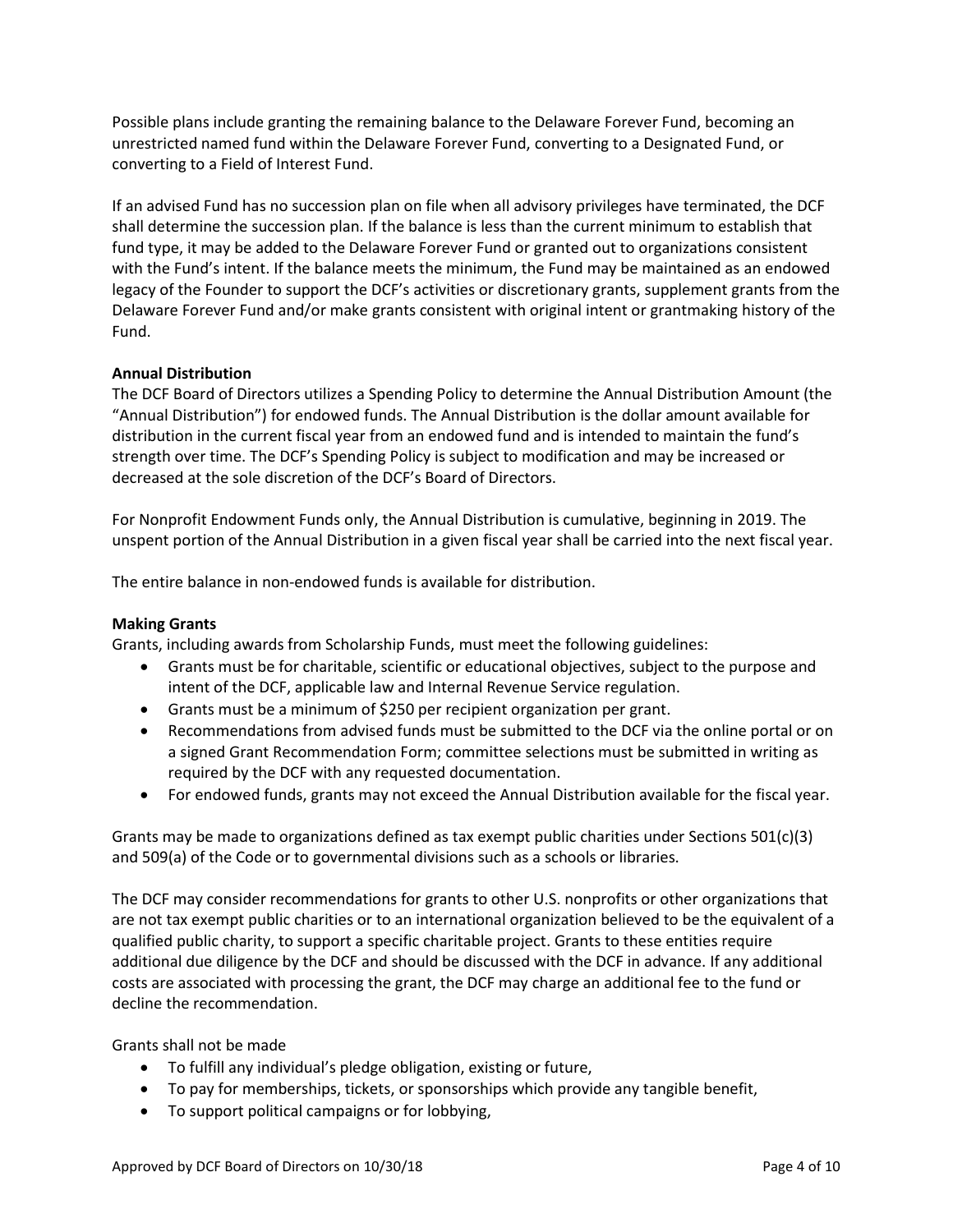- To any individual directly,
- For the benefit of a specific individual, except as an award from a Scholarship Fund paid directly to the educational institution,
- To private non-operating foundations, or
- That result in any tangible benefit to the Founder, Grant Advisor, Successor, family member or related party.

Grant recommendations from advised funds must be made by a Founder, Grant Advisor or active Successor. Committee selections must be submitted by the chairperson of the Fund's committee. All grants must be approved by the DCF's Board of Directors or its authorized designee(s) prior to payment.

# **Other Distributions**

The DCF shall consider requests for distributions, other than grants described above, from Pass-through and Fiscal Sponsorship funds, when accompanied by appropriate documentation.

- Pass-through and Fiscal Sponsorship Funds may distribute payment of expenses for an approved fundraising activity (see Fundraising for a Fund). These expenses must be reasonable and customary for such an activity and approved by the DCF for payment.
- Fiscal Sponsorship funds may distribute payment of expenses for charitable projects, programs and other activities approved by the DCF.

The DCF has established the following general guidelines for payment of expenses:

- Expenses should be submitted as invoices for payment directly to the vendor. Other arrangements should be discussed in advance. Repeated disregard of this procedure may result in refusal of payment.
- Durable goods needed for fundraising events should be rented rather than purchased. Any requests to purchase such items should be discussed with the DCF in advance for approval.
- Reimbursements
	- $\circ$  The DCF shall not reimburse any individual or organization for fundraising or project expenses without adequate documentation of the purpose of the expenditure and proof the expense was incurred.
	- o Advance notice and approval is required for reimbursement of any expense over \$250.
- Any anticipated payment or reimbursement to a Fund's Founder, Grant Advisor, committee member or related individual or business should be discussed with the DCF in advance.
- No distribution shall be made for the personal benefit of a specific individual or family.

The DCF may pay expenses from other fund types when deemed necessary for the acceptance of a complex gift to the fund or appropriate for efficient administration of the fund and its purpose.

### **Investment Pool Selection**

The DCF maintains an Investment Policy Statement (IPS), as amended from time to time, which governs the investment of the DCF's assets. The DCF offers four investment pools: Flagship Long-Term Growth Pool (Flagship Pool), Intermediate-Term Index Pool (Intermediate Pool), Socially Responsible Pool (SR Pool) and Capital Preservation Pool (Cash Pool).

A fund's assets shall be invested in the pool or pools specified in the fund agreement when the fund is established or selected by approved requests to change investment pools. If a pool is not specified, the fund's assets shall be held in the Cash or Flagship Pool, as determined by the DCF.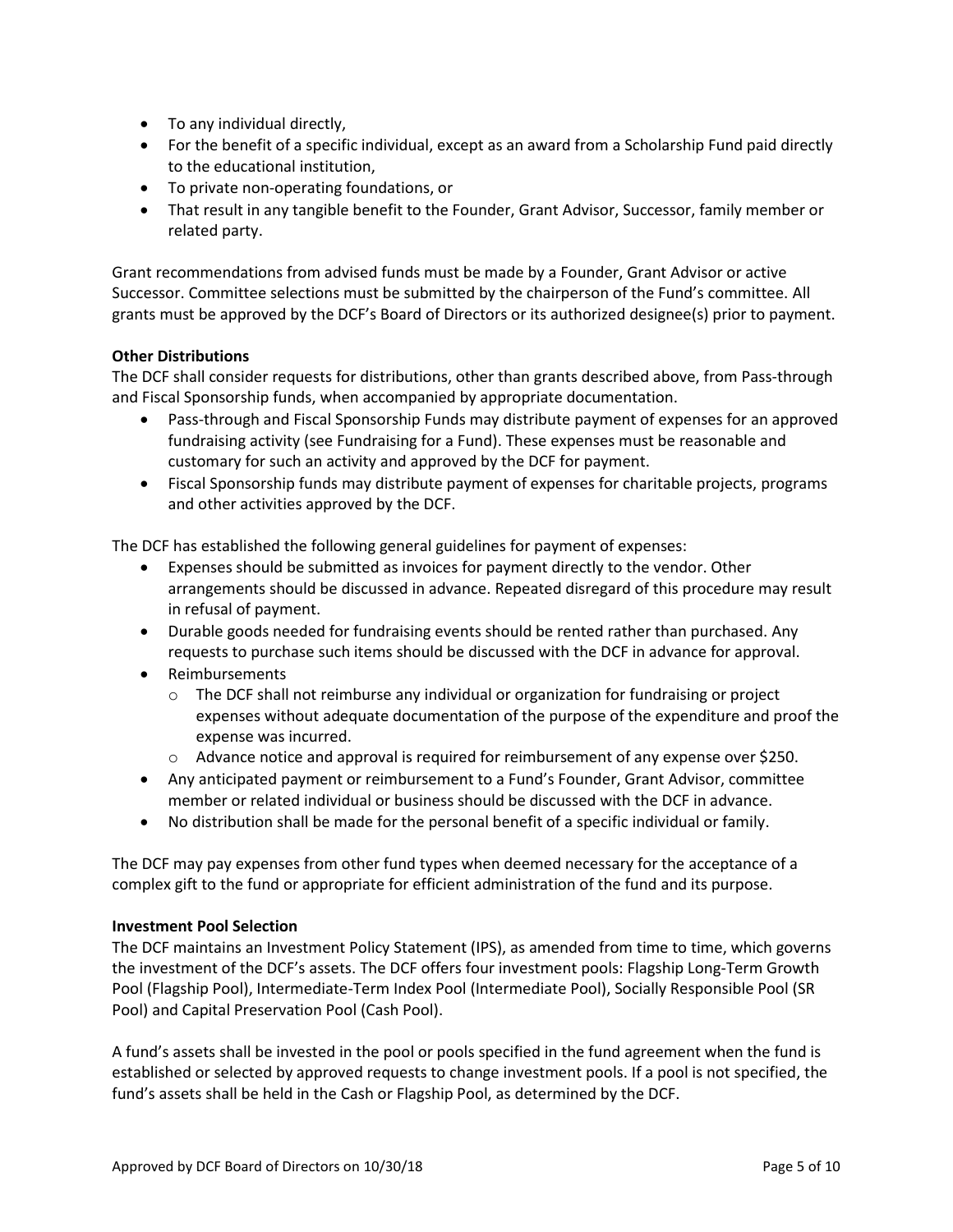A fund may be invested in any of the DCF pools, with the following exceptions:

- Pass-through, Fiscal Sponsorship, Memorial and Bridge funds shall be invested in the Cash Pool and are not eligible for other investment pool options.
- Endowed funds may not be invested in the Cash Pool, except in cases where the balance has fallen below \$10,000.

Eligible funds that maintain a minimum balance of \$25,000 may be invested in any one or two of the DCF's pools. Fund balances may not be allocated among more than two pools or in percentages other than 50-50.

If the balance in a fund invested in two pools falls below \$25,000, the DCF may transfer that balance to a single pool until the balance again reaches \$25,000. If the balance in a fund invested in any pool other than the Cash Pool falls below \$10,000, the DCF may transfer the balance in the fund to the Cash Pool until the balance again reaches \$10,000.

Requests for changes to the investment pool allocation of a fund, where permitted, must be made in writing by the Founder or active Successor. For Nonprofit funds, this request must be accompanied by a resolution of the nonprofit's board of directors. The asset pool allocation of a fund may be changed once every 12 months.

Funds with assets in one or two pools are rebalanced monthly, after the month has been closed.

The DCF reserves the right to change the investment pools offered. If the DCF changes its investment pools, the DCF shall contact the Founders or active Successors of the affected funds with instructions to select new pools. If no advice is received, the DCF shall select the new pool.

Funds managed through the DCF's Charitable Partners Program are not invested in the standard DCF pools, but shall adhere to the DCF's IPS.

# **Low balance funds policy**

The DCF periodically reviews fund balances. When an endowed fund balance falls below \$10,000 , the DCF shall attempt to contact the Founder or an active advisor to discuss the fund's status. If contact cannot be made or there is no active advisor and the fund does not receive additional donations to bring the balance in the fund above \$10,000 in a reasonable period of time, the DCF shall determine the disposition of the balance in the fund, which may be transferred to the Delaware Forever Fund or granted to recipients consistent with the original intent of the fund.

When a non-endowed fund balance falls below \$10,000, the DCF may contact the Founder or active advisor to discuss the fund's status. If contact cannot be made, there is no active advisor or no additional donations are anticipated, the DCF may determine the disposition of the balance in the fund, which may be transferred to the Delaware Forever Fund or granted to recipients consistent with the original intent of the fund.

Funds with a zero or negative balance for 12 consecutive months shall be closed.

### **Inactive funds policy**

A fund shall be considered inactive if the fund has made no grants for a period of three years. When a fund is deemed inactive, the DCF shall attempt to contact the Founder or active advisor to discuss the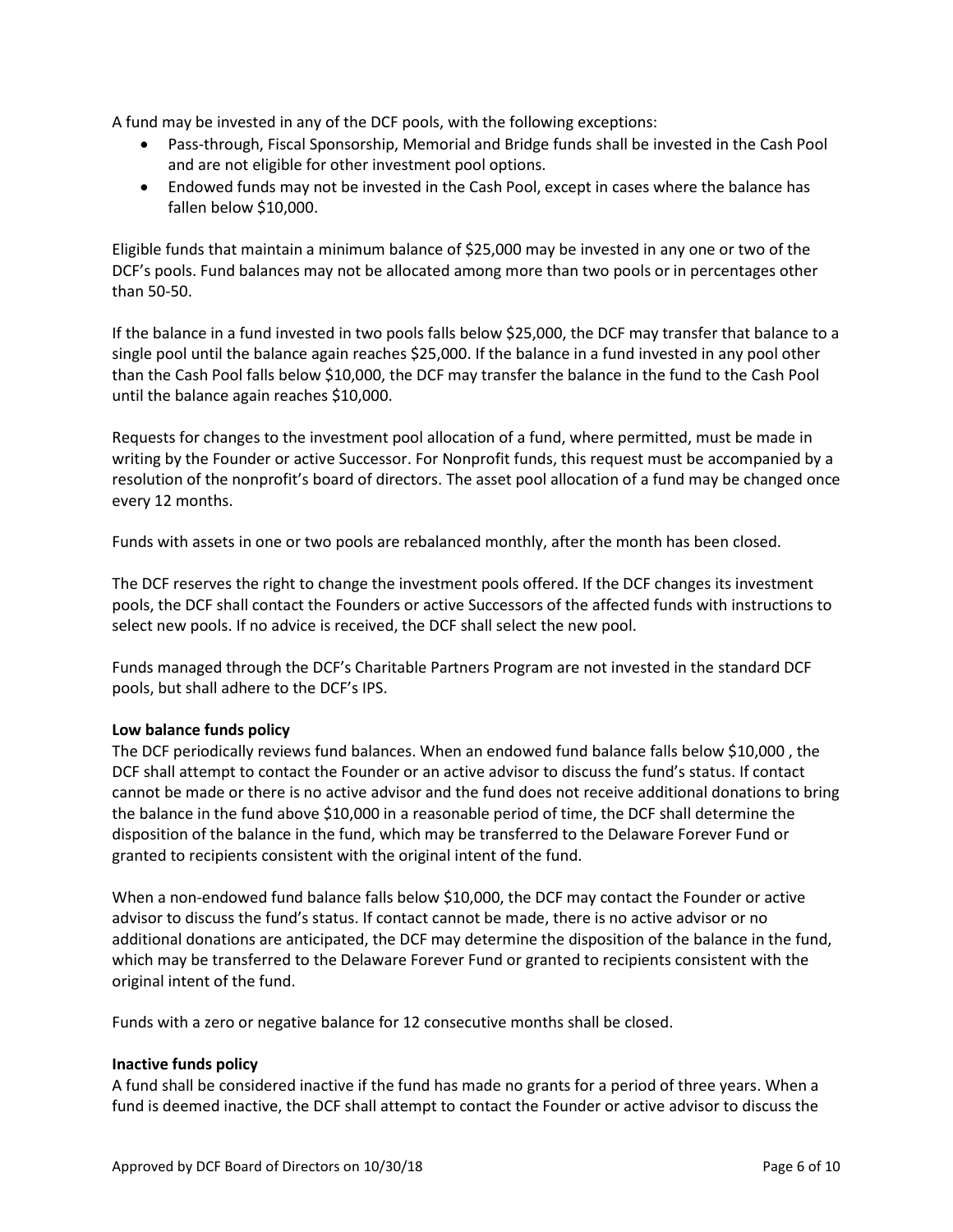fund's status. If contact cannot be made in a reasonable period of time or there is no active advisor, the DCF shall begin making annual grants from the fund to support DCF activities or to organizations consistent with the original intent or grantmaking history of the fund.

If a clear explanation of the purpose for withholding grants for a period of time is documented and approved by the DCF, the DCF may permit the fund advisors to retain advisory privileges and not consider the fund inactive.

## **Fund Fees**

Funds may be assessed the following fees described below:

- Administrative Fees The Administrative fee assessed to a fund is set in accordance with the Administrative Fee Schedule, as amended from time to time. These are annual fees, charged to the fund on a monthly basis. These fees support the DCF and cover the costs of grant and fund administration and reporting, the DCF's extensive support and services to donors and fund holders, and the DCF's community engagement initiatives. The Administrative Fee Schedule is subject to change at the sole discretion of the DCF. Notice of any changes shall be made prior to implementation.
- Investment Fees The investment fees charged to a fund vary depending on the investment pool selection. This fee may consist of one of the following:
	- o The DCF has retained an outsourced chief investment officer (OCIO) and charges the cost of this service to the fund quarterly on a pro rata basis, based on the average quarterly balance in the fund (excludes funds invested in the Cash Pool and funds in the Charitable Partners Program). Additional fees necessary for OCIO's management of a particular pool are also charged quarterly on a pro rata basis. (does not apply to funds invested in the Cash Pool or Charitable Partners program)
	- $\circ$  The investment and advisory fees charged by the approved financial advisor for the management of investments in a fund in the Charitable Partners Program.
	- Investment returns are reported net of any other fees incurred within a particular pool.
- Credit Card Fees Credit card processing fees (typically between 3-4% of the transaction amount) are charged at cost to the fund receiving the contribution.
- Complex Gift Fees Gift assets that require special review and/or services, including but not limited to real estate, closely-held stock, and Charitable Remainder Trusts, may incur additional fees to cover tax, legal or other expenses associated with the transaction, acceptance or maintenance of the gift or asset.

If there is excessive and unexpected activity related to a fund, the DCF reserves the right to charge additional fees to cover the expenses incurred as a result.

### **Fund Reporting**

The DCF makes reports of a fund's financial activity available to the fund's Founder, Grant Advisors, Associates and active Successors online via Donor Central, a secure, password-protected portal. The names of donors to the fund requesting to remain anonymous shall not be disclosed.

If a fund maintains an average balance over \$50,000, the Founder or active Successor may request to receive quarterly statements by mail. The DCF shall mail these statements to no more than three individuals per fund.

# **Gifts to DCF Funds**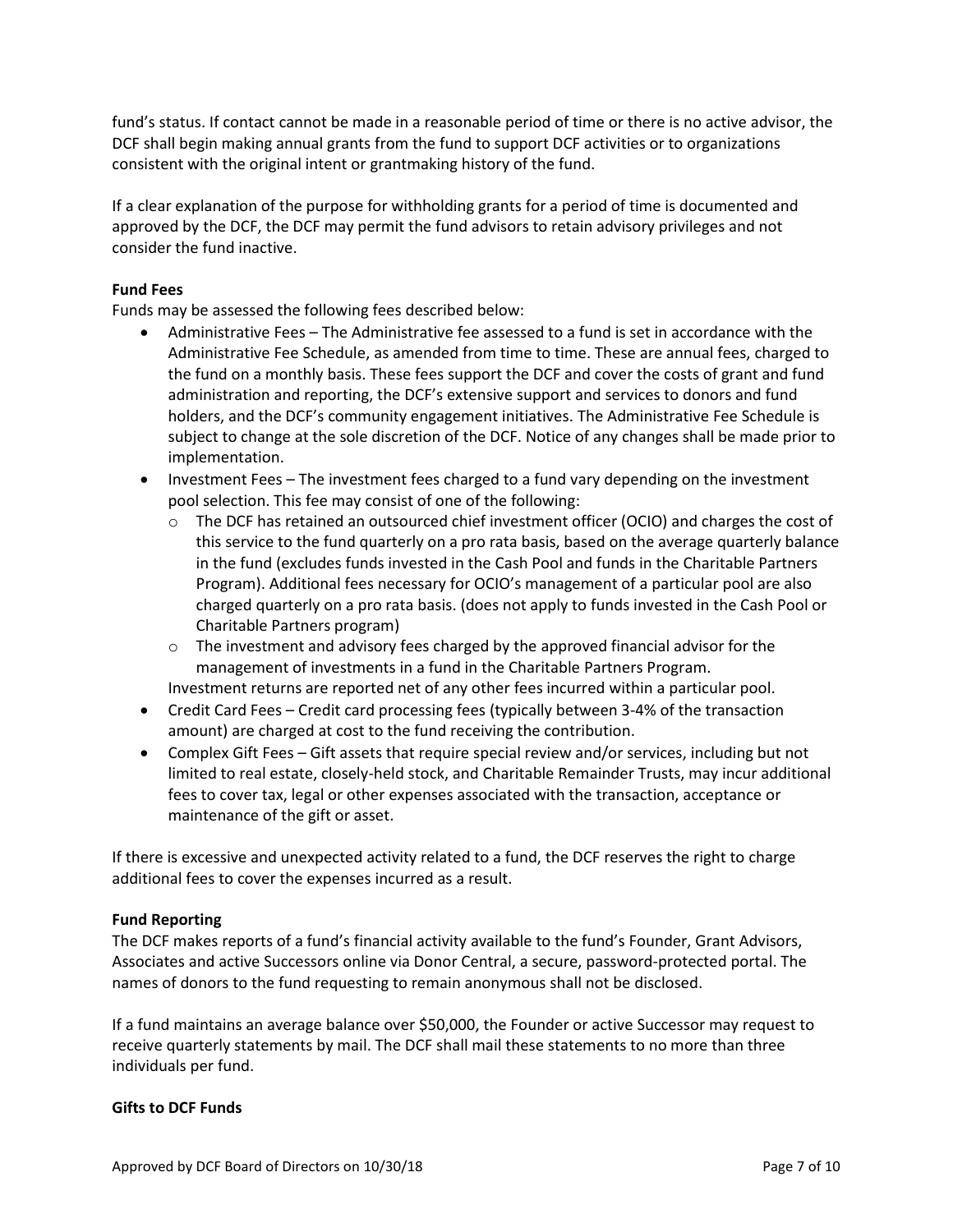As a public charity exempt from taxation under Section 501(c)(3) and Section 170(b)(1)(A)(vi) of the Code, all contributions to the DCF receive the maximum charitable contribution deduction permitted under federal law.

- Gifts to component funds of the DCF are legally contributions to the DCF for the purpose of taxdeductibility.
- All donations should be made payable or directed to the DCF, with a reference to the complete fund name (e.g. check made out to Delaware Community Foundation and fund name in the memo section).
- All gifts to the DCF or any of its component funds are irrevocable, subject to the DCF's Gift Acceptance Policy, and must be free of any material restriction imposed by the donor in accordance with Section 1.507-2(a)(7) of the U.S. Treasury Regulations.
- The DCF shall send a gift acknowledgement confirming the date of the gift and tax-deductible nature of the contribution, as long as the donor's correct name and address have been provided. The gift date is the date on which the gift is considered completed and DCF has obtained legal ownership of the donated asset.
- The DCF staff is available to assist potential donors and their professional advisors with non-cash gifts such as stock and real estate or planned gifts such as bequests and charitable gift annuities.

Note: The DCF does not provide tax advice and all donors are encouraged to consult with a professional advisor regarding their individual circumstances.

# **Fundraising for a Fund**

The DCF may accept additional contributions into a fund from the fund's Founder, Grant Advisor, Successor or any of their friends, family, associates and/or the public. Guidelines and limitations related to fundraising into a DCF fund are necessary in order for the DCF, including its component funds, to comply with all tax and other laws. All fundraising activities undertaken by Founders, advisors, committees or other parties to solicit donations into a Fund must comply with these Terms, be approved by the DCF in advance and adhere to all DCF fundraising guidelines. This includes but is not limited to events, mailings, online campaigns, web pages, grant applications and written solicitations.

Donations may be solicited to any fund through individual personal requests, in memory or honor of an individual, or via an electronic "Donate" button or link (e.g. organization web sites, Facebook pages). The solicitation should always include the full name of the fund and disclose any specific charitable purpose of the Fund. All online fundraising for a fund must direct the donor to the giving page for the fund on the DCF's website, unless approved in advance by the DCF.

Only Pass-through and Fiscal Sponsorships funds may engage in the following types of activities:

- Any fundraising or other events.
- Broad fundraising campaigns, including mailings and online campaigns.
- Any fundraising activity in which expenses may be incurred and paid by the fund.

Current Founders or advisors of any other fund type, who wish to undertake a fundraising activity must establish a separate Pass-through fund for that activity.

When engaging any in fundraising activity,

 All revenue and expenses related to the activity must be received by or paid from the fund respectively. No exceptions.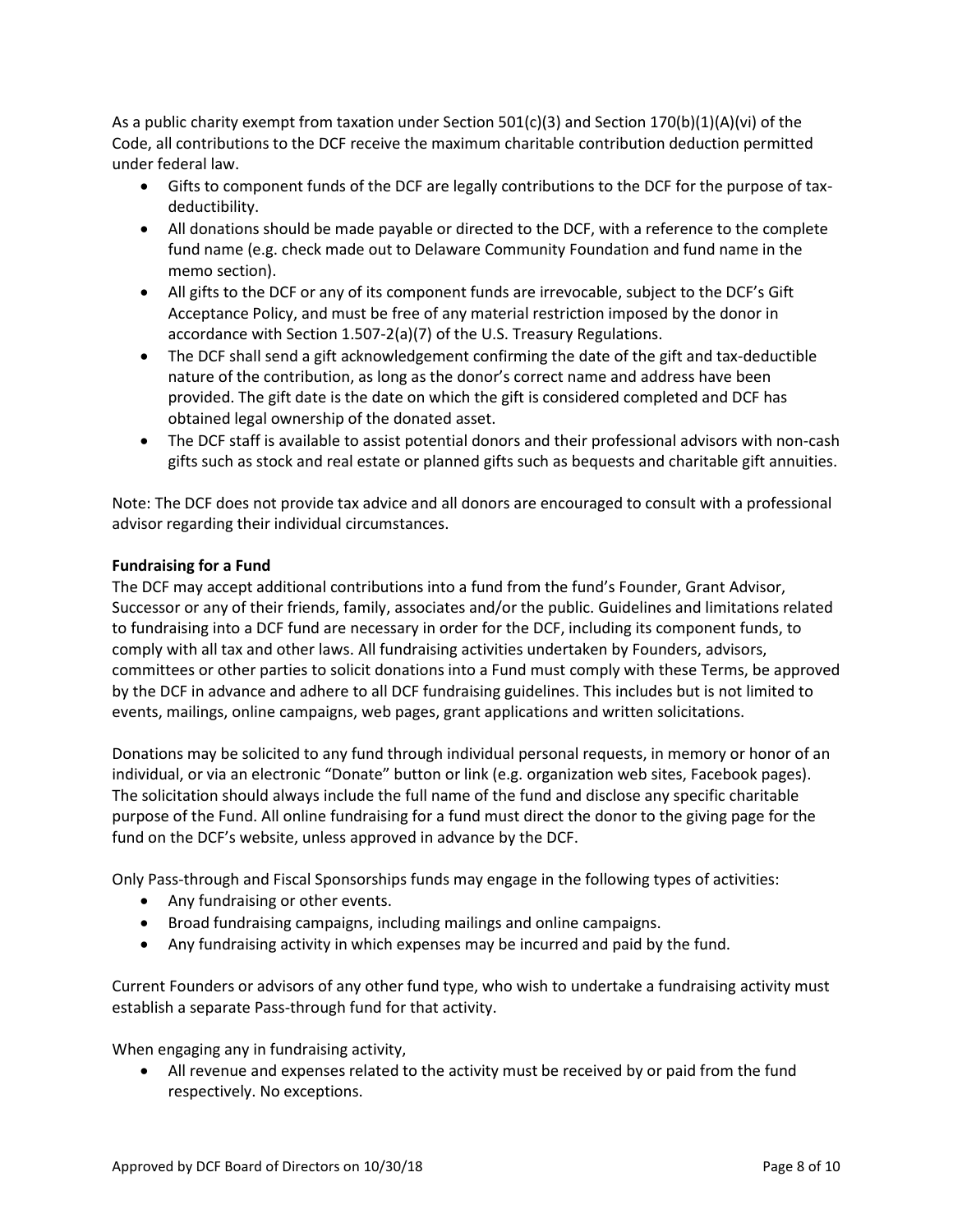- Expenses must be reasonable and customary for such an activity, submitted by a Founder or Grant Advisor, and approved by the DCF for payment. (also see Other Distributions above).
- The Founder or advisor must review all related fundraising guidelines, complete and sign an application (if required) and receive written approval from the DCF prior to undertaking any fundraising activities, including but not limited to promoting the activity and securing vendors.

Funds may receive grants from large institutions including corporate and other foundations. Formal grant requests, such as online applications, those requiring official signatures or grants with reporting requirements, must be discussed with the DCF in advance. The DCF must review and sign any application or related report prior to submission to the funder or potential funder. These grants must be made to the DCF and designated for the Fund.

## **Marketing and Promoting a Fund**

Any time a fund is referenced in materials or communications by any party other than the DCF, the fund should be referred to as "the [full name of fund] at the Delaware Community Foundation" or "the [full name of fund], a fund of the Delaware Community Foundation."

When a specific charitable purpose exists for the fund, it must be disclosed so potential donors understand the organization or cause(s) to benefit as a result of donations to the fund (e.g. "to make grants to nonprofits in Sussex County", "to support nonprofits providing mental health counseling").

Publicity or communications of any kind, including websites, print material, press releases, paid advertising, and solicitations must be provided to the DCF in advance for review of content and must be approved by the DCF before use. This includes activities directly or indirectly related to the fund.

### **Privacy and Anonymity**

The DCF values its relationship of trust with donors and Founders. The DCF shall not sell, trade or exchange information about its donors, Founders and other parties to a fund and shall honor all requests for anonymity. Donors may request their giving be made anonymously. Founders, Grant Advisors and active Successors may request grants be made anonymously and may request the fund and/or its grants be omitted from any public listings.

# **Additional Guidelines for Specific Fund Types**

- Designated Funds
	- $\circ$  The Founder may name up to five eligible public charities as beneficiaries of the fund at the time it is established, which may not be changed by the Founder. The Founder may, at that time, include contingent beneficiaries or specify a reallocation of the Annual Distribution to be used in the event the DCF determines it cannot grant to one or more of the original beneficiaries.
	- o Grant distributions shall be paid annually or semi-annually
		- For endowed funds, the grant(s) shall be a percent (%) allocation of the Annual Distribution to the beneficiary(ies).
		- For non-endowed funds, the grant(s) shall be a fixed dollar amount to the beneficiary(ies). The Founder may request an increase or decrease the grant amount(s), provided any change is applied proportionally to all beneficiaries.

Designated funds created by the establishment of a Nonprofit Fund are exempted from this distribution requirement.

 $\circ$  The Founder may recommend the timing or purpose of grants to the named beneficiaries.